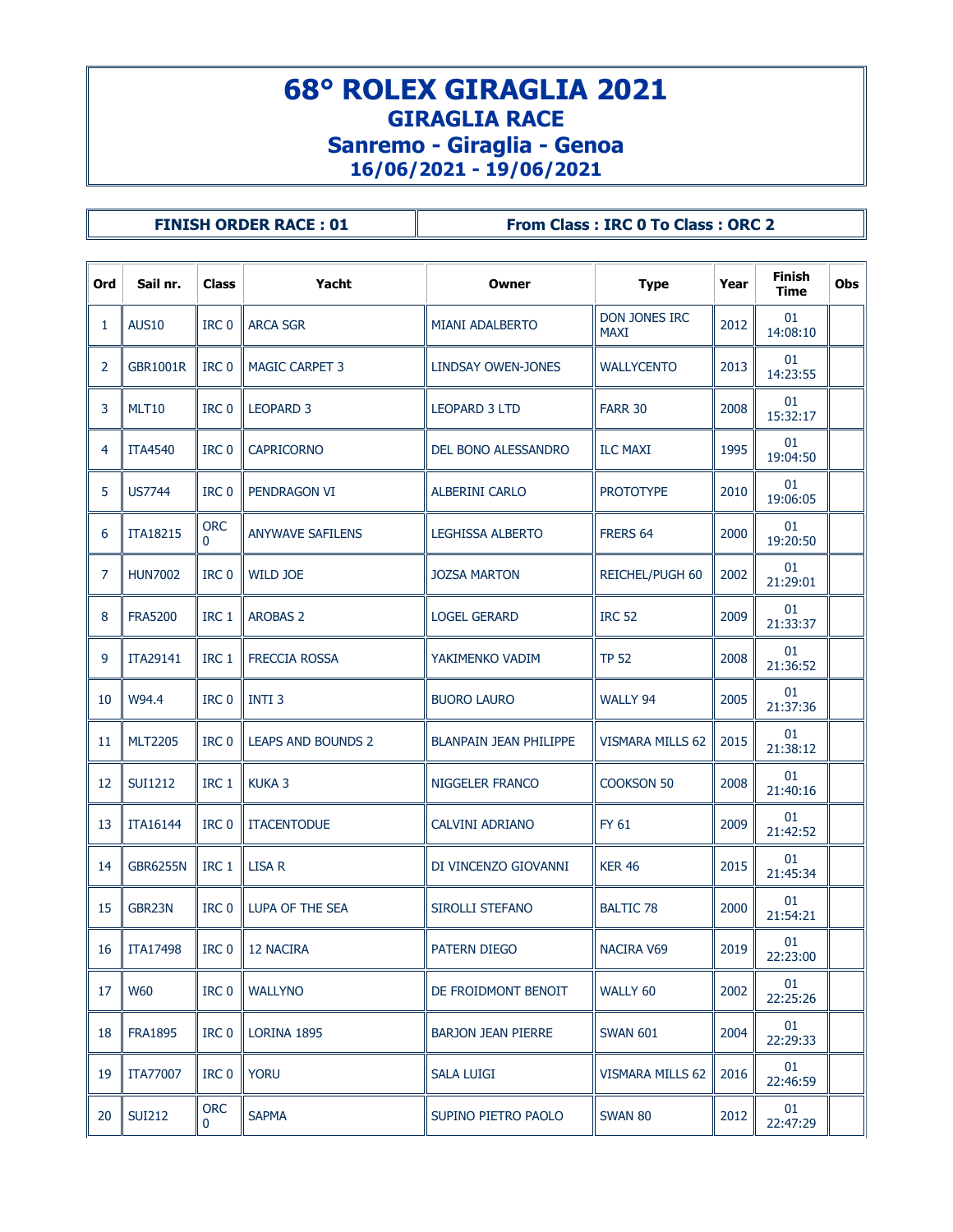| 21 | <b>FRA3600</b>  | IRC <sub>1</sub>             | <b>DAGUET 3</b>         | <b>PUZIN FREDERIC</b>       | <b>KER 46</b>         | 2013 | 01<br>23:08:25 |  |
|----|-----------------|------------------------------|-------------------------|-----------------------------|-----------------------|------|----------------|--|
| 22 | POL22511        | IRC 1                        | <b>SCAMP 3</b>          | <b>BROCHOCKI ANDREJ</b>     | <b>HH 42</b>          | 2013 | 01<br>23:14:18 |  |
| 23 | FRA43631        | IRC 1                        | <b>IMAGINE</b>          | <b>ARGELLIES GILLES</b>     | <b>SYDNEY GTS 43</b>  | 2016 | 02<br>00:10:08 |  |
| 24 | ITA42031        | <b>ORC</b><br>1              | <b>VOLOIRA IV</b>       | <b>FRANCESCO ZUCCHI</b>     | SWAN 42               | 2007 | 02<br>01:38:36 |  |
| 25 | <b>FRA4600</b>  | IRC <sub>1</sub>             | <b>TONNERRE DE GLEN</b> | TIAN DOMINIQUE              | <b>KER 46</b>         | 2009 | 02<br>01:43:48 |  |
| 26 | <b>GBR2045R</b> | IRC <sub>1</sub>             | MILLENIUM CONDOR        | <b>FERAUD JEAN BAPTISTE</b> | FARR 45               | 1997 | 02<br>01:48:57 |  |
| 27 | <b>FRA53205</b> | IRC <sub>1</sub>             | <b>CHENAPAN IV</b>      | <b>CAMINADE GILLES</b>      | <b>KER 40</b>         | 2011 | 02<br>01:49:55 |  |
| 28 | FRA34625        | IRC 1                        | <b>SOLANO</b>           | <b>FERYN PASCAL</b>         | <b>LATINI 52</b>      | 2007 | 02<br>01:54:08 |  |
| 29 | <b>ARG5835</b>  | <b>ORC</b><br>1              | <b>FROM NOW ON</b>      | <b>CHAIN FERNANDO</b>       | <b>SWAN 45</b>        | 2003 | 02<br>02:03:05 |  |
| 30 | <b>FRA53221</b> | IRC <sub>1</sub>             | TEAM 42                 | <b>GIROUX BERNARD</b>       | SOLARIS <sub>55</sub> | 2020 | 02<br>02:17:38 |  |
| 31 | <b>RUS2785</b>  | ORC<br>1                     | <b>MAGIC TWELVE</b>     | <b>RUBSTOV ALEXANDER</b>    | FARR 46               | 2006 | 02<br>02:25:54 |  |
| 32 | <b>ITA15000</b> | IRC <sub>1</sub>             | <b>ANGE TRASPARENT</b>  | PIZZOLI VALTER              | <b>SWAN 45</b>        | 2005 | 02<br>02:32:36 |  |
| 33 | SUI5510         | IRC <sub>1</sub>             | <b>MUSIC</b>            | <b>RUEDI HUBER</b>          | <b>BALTIC 50</b>      | 1998 | 02<br>02:33:00 |  |
| 34 | FRA150433       | IRC 1                        | <b>MAHANA</b>           | <b>THOMAS JEAN YVES</b>     | <b>ICE 52</b>         | 2020 | 02<br>02:38:31 |  |
| 35 | <b>ITA252</b>   | IRC 1                        | <b>ROBI &amp; 14</b>    | <b>SCHIERONI MASSIMO</b>    | FARR 40               | 2007 | 02<br>02:45:58 |  |
| 36 | <b>ITA16677</b> | IRC <sub>1</sub>             | TEVERE REMO MON ILE     | CATALANO GIANROCCO          | FIRST 40              | 2010 | 02<br>02:47:21 |  |
| 37 | <b>HKG1998</b>  | <b>ORC</b>                   | <b>HYDRA</b>            | <b>CHAVES OSCAR</b>         | <b>DK46</b>           | 2004 | 02<br>02:51:04 |  |
| 38 | <b>FRA142</b>   | IRC <sub>1</sub>             | HBF REFOREST ACTION     | DE PAVANT KITO              | CLASS 40              | 2021 | 02<br>02:55:11 |  |
| 39 | <b>GBR555N</b>  | IRC <sub>1</sub>             | <b>ROSSKO RACER</b>     | ZHBANKOV TIMOFEY            | <b>JPK 11.80</b>      | 2020 | 02<br>03:30:36 |  |
| 40 | GBR45026        | <b>ORC</b><br>1              | <b>MISS K CHECKMATE</b> | <b>BABANDO PIERMARCO</b>    | <b>SWAN 45</b>        | 2003 | 02<br>03:32:25 |  |
| 41 | <b>FRA53247</b> | IRC 1                        | <b>RITUAL</b>           | <b>SCHMITT PARTICK</b>      | FIRST 53              | 2019 | 02<br>04:01:34 |  |
| 42 | <b>CRO122</b>   | IRC 1                        | EDILIZIACROBATICA       | MORESINO ERNESTO            | CLASS 40              | 2012 | 02<br>04:03:05 |  |
| 43 | <b>ITA17665</b> | <b>ORC</b><br>1              | <b>BLACK SAMURAI</b>    | PORRO GIUSEPPE              | ELEVA 50              | 2017 | 02<br>04:04:02 |  |
| 44 | <b>FRA9699</b>  | IRC <sub>1</sub>             | <b>ADRENALINE</b>       | <b>GENDRON MICHEL</b>       | SYDNEY 46             | 1998 | 02<br>04:05:28 |  |
| 45 | <b>BLR4205</b>  | <b>ORC</b><br>1              | <b>LAGERTHA</b>         | PRUDNIKAU ALYAKSANDR        | SWAN 42               | 2006 | 02<br>04:11:58 |  |
| 46 | LUX35421        | <b>ORC</b><br>$\overline{2}$ | VITO <sub>2</sub>       | <b>MAGRINI GIAN MARCO</b>   | A 40                  | 2008 | 02<br>04:12:00 |  |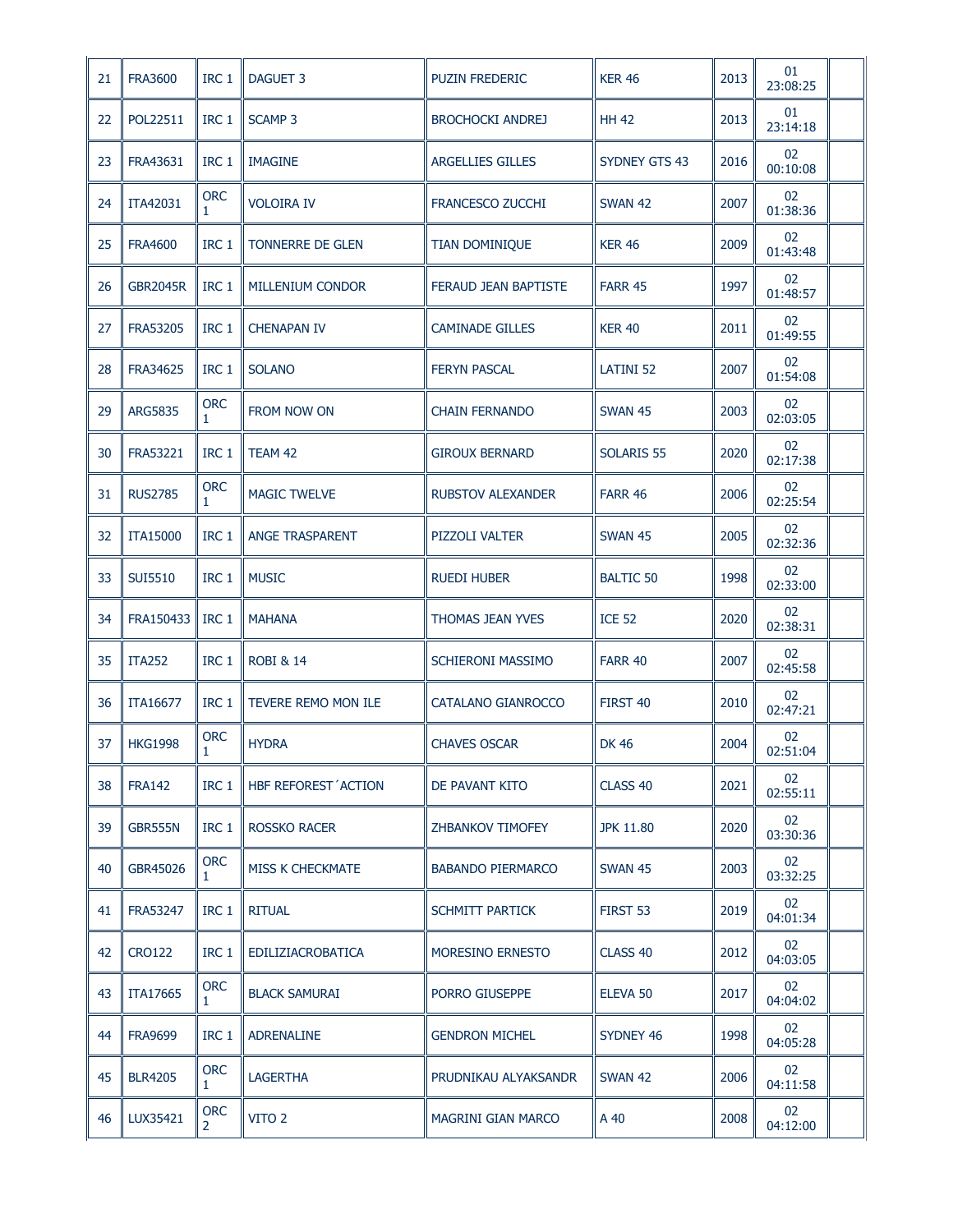| 47 | <b>ITA1612</b>  | <b>ORC</b><br>1.           | <b>ANOUK</b>                       | <b>BAVASSO ANTONIO</b>       | SOLARIS <sub>47</sub>   | 2019 | 02<br>04:42:28 |  |
|----|-----------------|----------------------------|------------------------------------|------------------------------|-------------------------|------|----------------|--|
| 48 | <b>ITA4910</b>  | <b>ORC</b><br>1            | <b>BERTAX</b>                      | <b>BERTACCHI LUCA</b>        | $X$ 4.9                 | 2018 | 02<br>04:47:34 |  |
| 49 | <b>FRA27967</b> | IRC <sub>1</sub>           | <b>JIVARO</b>                      | <b>GROSJEAN YVES</b>         | J 133                   | 2006 | 02<br>04:47:48 |  |
| 50 | <b>ITA15939</b> | <b>ORC</b><br>1            | <b>TIMERIESCI</b>                  | <b>LUALDI LUCA</b>           | <b>COMET 45</b>         | 2008 | 02<br>04:54:07 |  |
| 51 | <b>FRA9845</b>  | IRC 1                      | YAGIZA                             | <b>COURBIN LAURENT</b>       | FIRST 53                | 2020 | 02<br>05:02:53 |  |
| 52 | <b>GER6009</b>  | IRC <sub>1</sub>           | LEU                                | <b>DESEINE THIERRY</b>       | <b>JUDEL/VROLIJK 45</b> | 2008 | 02<br>05:14:25 |  |
| 53 | <b>ITA1848</b>  | <b>ORC</b><br>1            | <b>FAREWELL IV</b>                 | FRANCHELLA EDOARDO           | SOLARIS <sub>44</sub>   | 2019 | 02<br>05:21:10 |  |
| 54 | <b>FRA9690</b>  | IRC 1                      | <b>BERNINA X</b>                   | <b>VERDET MARC</b>           | X 41                    | 2008 | 02<br>06:44:40 |  |
| 55 | GRE1310         | ORC<br>$\mathbf{1}$        | EX OFFICIO 2                       | <b>CHISCOP DORIN STELU</b>   | X 40                    | 2008 | 02<br>07:02:36 |  |
| 56 | <b>TUR2206</b>  | <b>ORC</b><br>$\mathbf{1}$ | <b>KIM</b>                         | <b>LYTHGOE YANN</b>          | <b>FIRST 40.7</b>       | 2004 | 02<br>07:05:18 |  |
| 57 | <b>RUS9901</b>  | IRC <sub>2</sub>           | <b>SPACE JOCKEY</b>                | <b>VERNIK JULIA</b>          | J 99                    | 2019 | 02<br>07:07:52 |  |
| 58 | ITA31041        | <b>ORC</b><br>2            | <b>SCRICCA</b>                     | ROSSO MARIO                  | COMET 38                | 2010 | 02<br>07:10:08 |  |
| 59 | <b>FRA9769</b>  | ORC<br>1                   | <b>MAQUIS</b>                      | <b>FARNARIER JULIEN</b>      | <b>DUFOUR 45</b>        | 2010 | 02<br>07:14:09 |  |
| 60 | <b>RUS1000</b>  | IRC <sub>1</sub>           | <b>BURAN</b>                       | <b>BATYROV RENAT</b>         | J 122                   | 2020 | 02<br>07:15:09 |  |
| 61 | <b>FRA53088</b> | IRC <sub>1</sub>           | <b>IMAGINE</b>                     | <b>MARHETTI GERARD</b>       | <b>SALONA 44</b>        | 2018 | 02<br>07:46:08 |  |
| 62 | <b>ITA329</b>   | IRC <sub>1</sub>           | CRISTIANA.TI                       | <b>MILANINO EMILIO</b>       | <b>GRAND SOLEIL 44</b>  | 2002 | 02<br>09:18:35 |  |
| 63 | <b>ITA333</b>   | <b>ORC</b><br>÷            | <b>AURORA</b>                      | <b>BONOMO PAOLO</b>          | <b>CANARD 41</b>        | 2001 | 02<br>09:22:18 |  |
| 64 | <b>FRA390</b>   | IRC <sub>2</sub>           | LES MINOTS DE LA<br>NAUTIQUE/LABBE | <b>BORDES LARIDAN VICTOR</b> | A 35                    | 2005 | 02<br>11:15:19 |  |
| 65 | <b>RUS404</b>   | <b>ORC</b><br>1            | <b>KNYAZ</b>                       | <b>SZEP ANDRAS</b>           | A 40                    | 2004 | 02<br>11:33:16 |  |
| 66 | <b>FRA37964</b> | IRC <sub>2</sub>           | <b>HABANERA</b>                    | <b>MEDIONI PIERRE</b>        | <b>FIRST 40.7</b>       | 1999 | 02<br>11:34:54 |  |
| 67 | <b>ITA17006</b> | ORC<br>$\overline{2}$      | <b>BIG WOOL</b>                    | <b>IORIO ROBERTO</b>         | M 34                    | 2012 | 02<br>11:38:09 |  |
| 68 | <b>FRA15085</b> | IRC <sub>2</sub>           | ELISA II                           | <b>GARIBAL BENOIT</b>        | <b>JOD 35</b>           | 1992 | 02<br>11:39:22 |  |
| 69 | FRA39406        | IRC 1                      | <b>COULEUR SOLEIL</b>              | <b>CORIAT ROBERT</b>         | <b>GRAND SOLEIL 43</b>  | 2005 | 02<br>12:04:11 |  |
| 70 | <b>FRA39878</b> | IRC <sub>2</sub>           | <b>EPSILON</b>                     | RAMEIL JEAN                  | SUN FAST 3200           | 2015 | 02<br>12:08:41 |  |
| 71 | <b>ITA17706</b> | <b>ORC</b><br>1            | <b>TOKIO</b>                       | <b>KADETOV MIKHAIL</b>       | FIRST 40                | 2011 | 02<br>12:10:36 |  |
| 72 | <b>ITA113</b>   | IRC 1                      | <b>FLOW</b>                        | SABIU LUCA                   | <b>POGO 40</b>          | 2013 | 02<br>12:13:10 |  |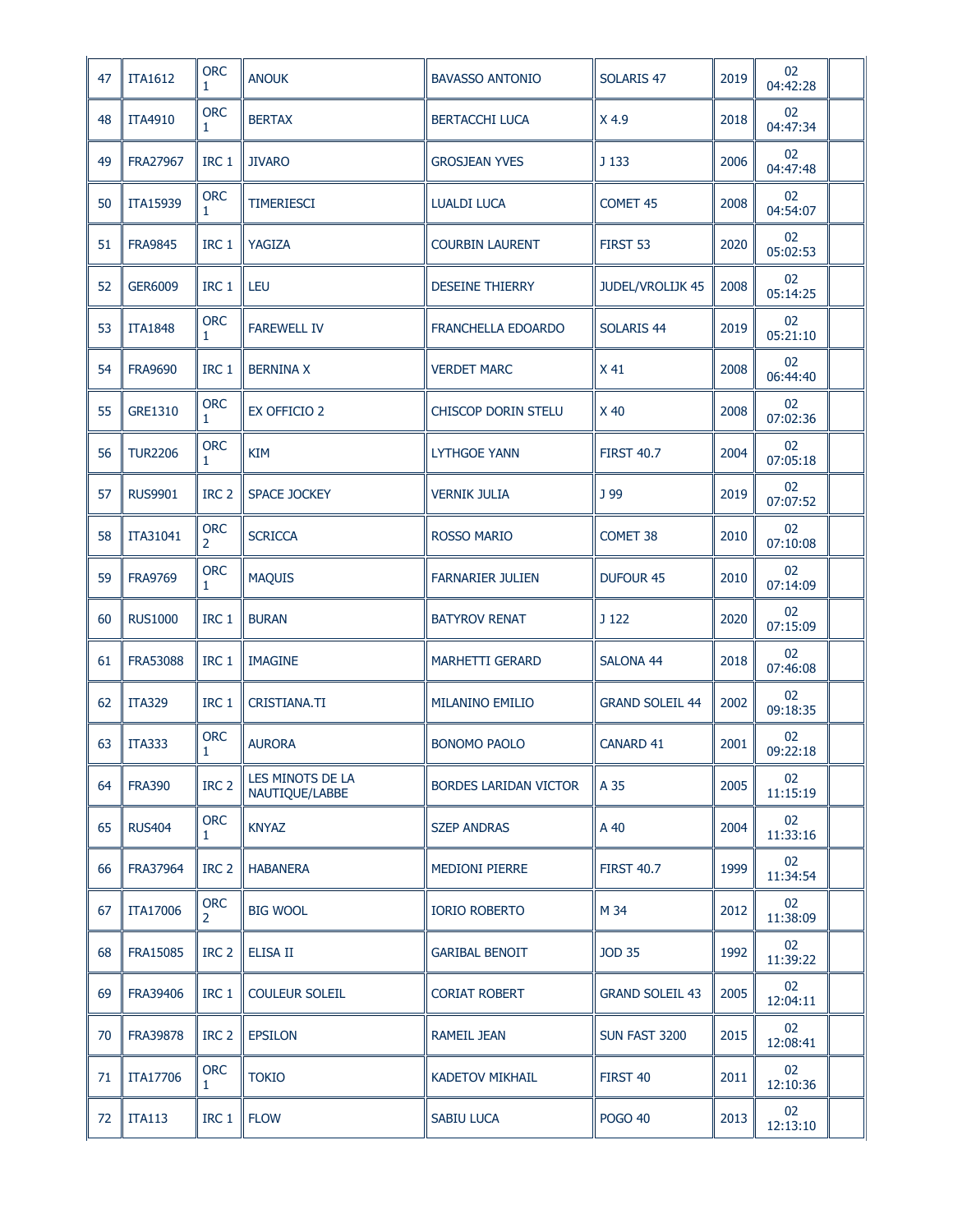| 73 | FRA38902          | IRC <sub>2</sub>             | <b>RAGING BEE</b>   | <b>HAMON JEAN-LUC</b>                    | <b>JPK 10.10</b>            | 2013 | 02<br>12:14:49 |  |
|----|-------------------|------------------------------|---------------------|------------------------------------------|-----------------------------|------|----------------|--|
| 74 | <b>ITA17322</b>   | <b>ORC</b><br>1.             | L'UNA               | <b>TABELLINI CARLO</b>                   | SOLARIS <sub>42</sub>       | 2012 | 02<br>12:19:01 |  |
| 75 | <b>ITA15247</b>   | <b>ORC</b><br>1.             | <b>AQUARANTA</b>    | <b>BOIOCCHI DARIO</b>                    | A 40                        | 2006 | 02<br>12:19:45 |  |
| 76 | FRA37101          | <b>ORC</b><br>$\mathcal{P}$  | <b>CAPRICCIO II</b> | <b>THOUARD HERVE</b>                     | <b>FIRST 36.7</b>           | 2008 | 02<br>12:19:49 |  |
| 77 | LAT <sub>94</sub> | IRC <sub>2</sub>             | <b>LETTLAND</b>     | <b>BUKOVSKIS IGOR</b>                    | <b>FIRST 36.7</b>           | 2002 | 02<br>12:25:35 |  |
| 78 | 4496              | IRC <sub>0</sub>             | <b>EUGENIA V</b>    | <b>COCHIN HENRY</b>                      | <b>PROTOTYPE</b>            | 1968 | 02<br>12:26:31 |  |
| 79 | <b>AUT5502</b>    | <b>ORC</b><br>1              | <b>ZENON</b>        | PUNZENBERGER THOMAS                      | <b>SOLARIS 55</b>           | 2018 | 02<br>12:29:13 |  |
| 80 | ITA35177          | IRC <sub>2</sub>             | <b>IMXTINENTE</b>   | <b>FRIXIONE ADELIO</b>                   | X 35                        | 2007 | 02<br>12:45:54 |  |
| 81 | <b>ITA15192</b>   | <b>ORC</b><br>1.             | <b>FREYA</b>        | <b>CELEGHINI LUCA</b>                    | <b>SCIARELLI</b>            | 1981 | 02<br>12:55:11 |  |
| 82 | <b>ITA14985</b>   | <b>ORC</b><br>2              | <b>DENEB</b>        | PISANO PROCOLO                           | <b>FIRST 36.7</b>           | 2005 | 02<br>13:16:15 |  |
| 83 | <b>ITA17300</b>   | IRC <sub>2</sub>             | <b>LOLI FAST</b>    | PAIOLETTI DAVIDE                         | SUN FAST 3600               | 2017 | 02<br>13:26:21 |  |
| 84 | ITA13933          | <b>ORC</b><br>1              | <b>VEGA</b>         | <b>GIUFFRIDA SALVATORE</b>               | <b>GRAND SOLEIL 40</b>      | 2001 | 02<br>13:49:43 |  |
| 85 | <b>ITA14430</b>   | <b>ORC</b><br>1.             | <b>AYAME</b>        | <b>COLOMBO LUCA</b>                      | <b>GRANND SOLEIL</b><br>463 | 2003 | 02<br>14:07:45 |  |
| 86 | <b>ITA447</b>     | <b>ORC</b><br>1              | <b>TAITEN</b>       | <b>BIGONI ALESSANDRO</b>                 | <b>FIRST 44.7</b>           | 2005 | 02<br>14:53:48 |  |
| 87 | <b>ITA109</b>     | <b>ORC</b><br>$\mathcal{P}$  | FREMITO D'ARJA      | DE GASPARI MARCELLO                      | J 109                       | 2002 | 02<br>15:03:56 |  |
| 88 | ITA16383          | <b>ORC</b><br>$\overline{2}$ | L'ESCARGOT          | COSTA FABIO - IACOBUCCI<br><b>CESARE</b> | <b>FIRST 34.7</b>           | 2008 | 02<br>15:14:04 |  |
| 89 | FRA37631          | IRC <sub>2</sub>             | <b>HAVANA GLEN</b>  | <b>TIAN FREDERIC</b>                     | A 31                        | 2010 | 02<br>15:17:25 |  |
| 90 | <b>GBR9383R</b>   | IRC <sub>2</sub>             | <b>INTUITION</b>    | LARTSEVA TATIANA                         | <b>REFLEX 38</b>            | 1999 | 02<br>15:35:50 |  |
| 91 | FRA37269          | IRC <sub>2</sub>             | <b>ALMOGAVER</b>    | <b>ILLES ANTOINE</b>                     | X 34                        | 2009 | 02<br>15:43:00 |  |
| 92 | ITA13672          | ORC<br>$\overline{2}$        | X-WAVE              | ROCCATAGLIATA MARCO                      | $X-332$                     | 1998 | 02<br>16:20:12 |  |
| 93 | <b>ITA15415</b>   | IRC 2                        | <b>JUST A JOKE</b>  | <b>TOSI DINO</b>                         | A 35                        | 2006 | 02<br>16:41:39 |  |
| 94 | FRA43544          | IRC <sub>2</sub>             | <b>DAJENU</b>       | <b>COHEN MARCO ISACCO</b>                | <b>MAT 1010</b>             | 2013 | 02<br>17:10:56 |  |
| 95 | <b>FRA39648</b>   | IRC <sub>2</sub>             | <b>BAGATELLE</b>    | <b>GLINKOWSKI DIRK</b>                   | J 92                        | 2000 | 02<br>18:30:55 |  |
| 96 | <b>ITA16946</b>   | <b>ORC</b><br>$\mathcal{P}$  | <b>MELTEMI</b>      | <b>GUARINI GIULIO</b>                    | OCEANIS 373                 | 2004 | 02<br>21:44:01 |  |
| 97 | FRA37279          | IRC <sub>2</sub>             | <b>FLORA</b>        | <b>DESCORPS PHILIPPE</b>                 | FIRST 35                    | 2009 | 02<br>21:44:19 |  |
| 98 | <b>ITA17282</b>   | IRC <sub>2</sub>             | <b>ADRIGOLE</b>     | GIORDANO FRANCESCO                       | <b>BALTIC 43</b>            | 1987 | 02<br>21:45:45 |  |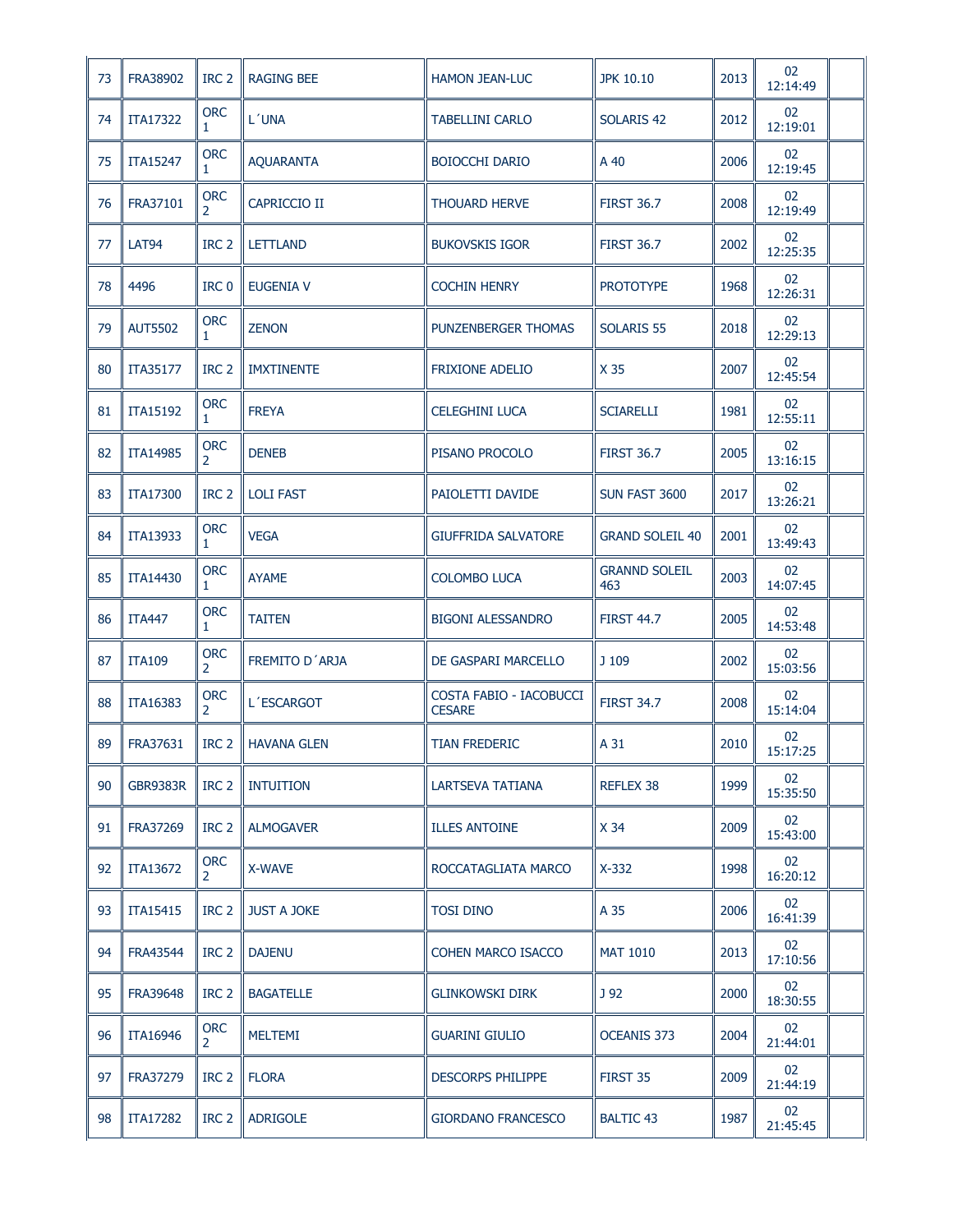| 99  | <b>ITA40000</b> | IRC <sub>2</sub>             | <b>CATHERINE</b>        | <b>BONFANTE MASSIMO</b>   | X40                                  | 2006 | 02<br>21:47:37 |            |
|-----|-----------------|------------------------------|-------------------------|---------------------------|--------------------------------------|------|----------------|------------|
| 100 | <b>ITA17328</b> | <b>ORC</b><br>2.             | <b>BE FREE</b>          | <b>GOVI FRANCO</b>        | FIRST 35                             | 2012 | 02<br>21:52:29 |            |
| 101 | <b>BUL</b>      | IRC <sub>2</sub>             | <b>SJOR</b>             | <b>ZHITKOV ALEXEY</b>     | <b>GRAND SOLEIL 40</b>               | 2003 | 02<br>21:53:41 |            |
| 102 | <b>ITA17102</b> | IRC 0                        | <b>BLUES</b>            | <b>MARTINOLI GIOVANNI</b> | COMET <sub>60</sub><br><b>CUSTOM</b> | 2015 | 02<br>21:55:59 |            |
| 103 | POL037          | <b>ORC</b><br>2              | KU-KA-ILIMOKU           | KOSIK WOJCIECH            | <b>DEHLER</b>                        | 2020 | 02<br>21:58:58 |            |
| 104 | <b>ITA17653</b> | <b>ORC</b><br>2              | LEI                     | <b>COSPITE CARMINE</b>    | DEHLER 38                            | 2017 | 02<br>22:03:33 |            |
| 105 | <b>FRA9464</b>  | IRC <sub>2</sub>             | <b>KAIROS</b>           | <b>DECOMBE ALBERT</b>     | <b>GRAND SOLEIL 40</b>               | 2003 | 02<br>22:05:56 |            |
| 106 | <b>ITA14718</b> | <b>ORC</b><br>1.             | <b>IREAL</b>            | PAGLIANO ALBERTO          | COMET <sub>45</sub>                  | 2004 | 02<br>22:07:59 |            |
| 107 | <b>FRA44353</b> | <b>ORC</b><br>1.             | LE BASSIN FRANCAIS      | LE GALLAIS ALEXANDRE      | HANSE 430                            | 2009 | 02<br>22:08:31 |            |
| 108 | ESP10855        | <b>ORC</b><br>1.             | <b>YESS BOSS</b>        | SAILME CHARTER            | OCEANIS 46.1                         | 2020 | 02<br>22:09:17 |            |
| 109 | <b>ITA16423</b> | <b>ORC</b><br>2              | DAL VERDE AL BLU        | RAMPULLA PAOLO            | FIRST 35                             | 2010 | 02<br>22:09:37 |            |
| 110 | <b>ITA15817</b> | <b>ORC</b><br>2              | <b>CLANDY THE WITCH</b> | SIMONETTI PAOLO           | <b>FIRST 31.7</b>                    | 2002 | 02<br>22:11:14 |            |
| 111 | <b>ITA17308</b> | <b>ORC</b><br>2.             | <b>MIRAN</b>            | SOMAGLIA SERGIO           | <b>BAVARIA 39</b>                    | 2005 | 02<br>22:13:18 |            |
| 112 | <b>ITA16048</b> | <b>ORC</b><br>2.             | <b>ALEGRIA</b>          | LOCATELLI STEFANO         | HANSE 350                            | 2008 | 02<br>22:14:24 |            |
| 113 | <b>ITATINTO</b> | <b>ORC</b><br>1              | TINTOO VI               | <b>BANCHERO LORENZO</b>   | <b>SLOOP CLASSICO</b>                | 1967 | 02<br>22:16:10 |            |
| 114 | <b>ITA15056</b> | <b>ORC</b><br>2.             | <b>CIRCE</b>            | <b>ORLANDI DAVIDE</b>     | <b>FIRST 36.7</b>                    | 2004 | 02<br>22:58:25 |            |
|     | 115   ITA16781  | <b>ORC</b>                   | <b>ANEMONE</b>          | <b>RENZI RENZO</b>        | <b>SUN FAST 36</b>                   | 1994 | 02<br>22:59:30 |            |
| 116 | FRA44136        | <b>ORC</b><br>2.             | <b>GABICHE</b>          | <b>GABELLI STEPHANE</b>   | FIRST 35                             | 1991 | 03<br>00:58:50 |            |
| 117 | <b>ITA17745</b> | <b>ORC</b><br>$\overline{2}$ | PUNTA CANA              | <b>MORASSO CHRISTIAN</b>  | SUN ODYSSEY 43                       | 2002 | 03<br>03:55:06 |            |
| 118 | ITA16723        | <b>ORC</b><br>2.             | ATTENTI AL LUPO         | PICCI SALVATORE           | MOODY 38                             | 1995 | 03<br>04:08:07 |            |
|     | <b>BEL1966</b>  | IRC 1                        | <b>ALICE</b>            | <b>DURIEZ ERIC</b>        | <b>CENTURION 57</b>                  | 2013 |                | <b>DNF</b> |
|     | <b>CZE656</b>   | <b>ORC</b><br>1.             | <b>DARING SISTERS</b>   | <b>DOLEZAL TOMAS</b>      | SWAN 42                              | 2007 |                | <b>DNF</b> |
|     | <b>FRA34627</b> | IRC 2                        | <b>SAVANNAH</b>         | RODER STEPHANE            | <b>CENTURION 45</b>                  | 1991 |                | <b>DNF</b> |
|     | <b>FRA35429</b> | IRC 1                        | <b>SOPHIBIANT</b>       | <b>MAIO ANTONIO</b>       | A 40                                 | 2008 |                | <b>DNF</b> |
|     | FRA53018        | IRC <sub>2</sub>             | <b>NESS</b>             | ARGENTON STEFANO          | <b>ELAN 310</b>                      | 2017 |                | <b>DNF</b> |
|     | <b>GER5373</b>  | IRC <sub>2</sub>             | <b>TOPAS</b>            | <b>BRUENING HARALD</b>    | FARR 30                              | 1999 |                | <b>DNF</b> |
|     | GER8053         | <b>ORC</b><br>1.             | <b>FIRSTLADY</b>        | <b>HUMMELS THOMAS</b>     | FIRST 53                             | 2020 |                | <b>DNF</b> |
|     | <b>ITA10404</b> | <b>ORC</b><br>2              | <b>DOMINGUIN</b>        | MOMIGLIANO DAVIDE         | $X-95$                               | 1984 |                | <b>DNF</b> |